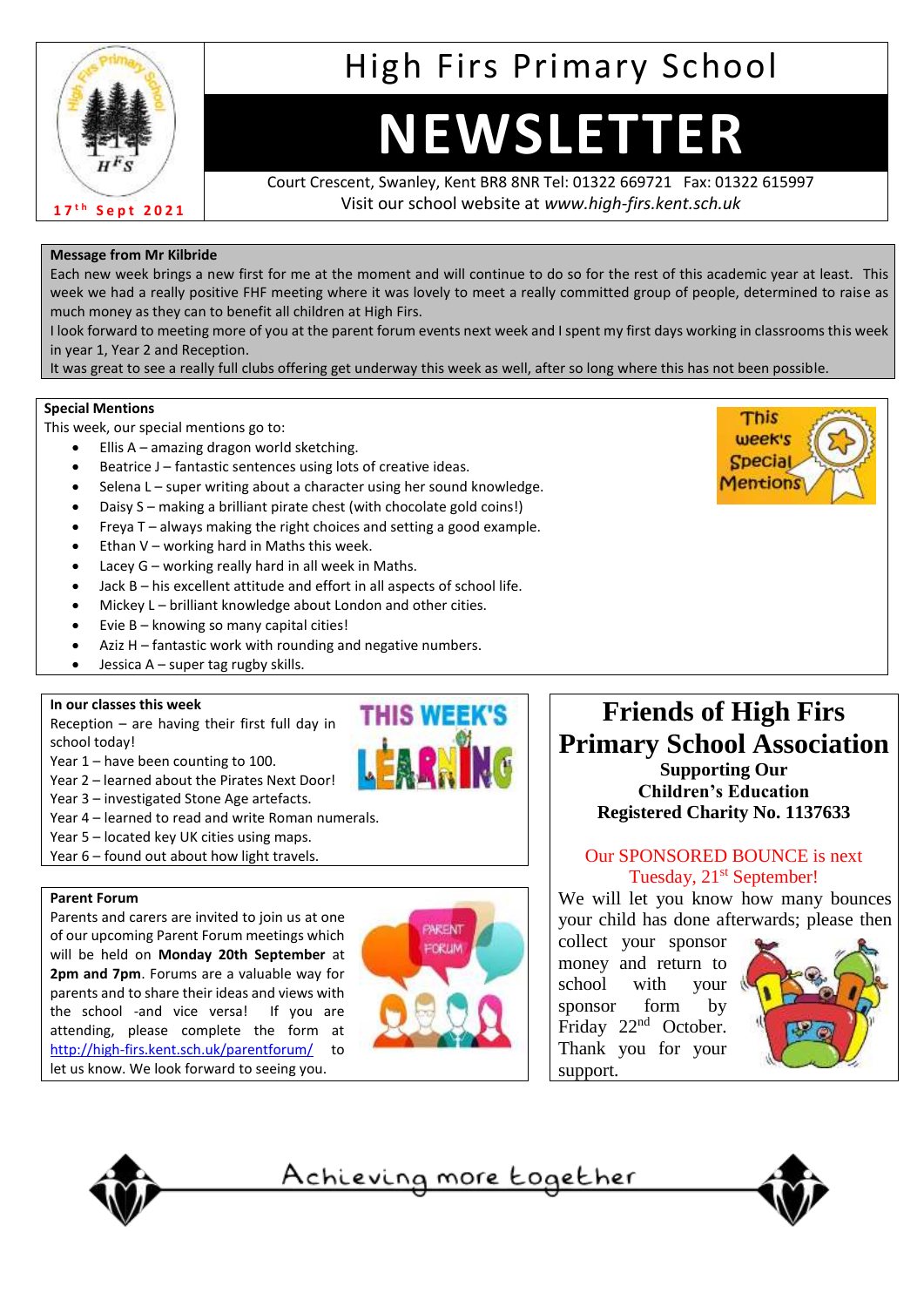#### **Register Rabbit**

Congratulations to this week's winners of Register Rabbit this week for their excellent attendance:

RECEPTION

YEAR 5

| <b>HOUSE POINTS</b> |                  |                   |                                                          |
|---------------------|------------------|-------------------|----------------------------------------------------------|
|                     | <b>This Week</b> | <b>Term Total</b> | <b>Top Scorers this week</b>                             |
| <b>BEECH</b>        | 68               | 94                | Morgan J, Selena, Lily G, Harrison A, Korlekie, Mickey L |
| <b>CHESTNUT</b>     | 55               | 77                | Leo, Bradley, Benjamin A, Liam S, Lily M, Evie T         |
| <b>OAK</b>          | 72               | 95                | Beatrice J, Poppy C, Amy V, Lacey G, Elijah B, Evie B    |
| <b>ASH</b>          | 66               | 86                | Sadie, Hannah C, Poppy G, Jack B, Ruby Bu                |



#### We will be holding our

# **Autumn Grounds & Gardening Day on Saturday 16th October from 9.30am**

Would you be able to spare an hour or two to help spruce up our school grounds? We have lots of jobs to do, both large & small, and all help is welcome! Please do come along and help however you can – we are particularly looking to paint the fence around

the Reception garden.

#### **Remote Learning**

If your child tests positive for Coronavirus or is required to isolate as a close contact of a confirmed case, they can access work set by school for completion at home via our website a[t http://high-firs.kent.sch.uk/absencelearning/](http://high-firs.kent.sch.uk/absencelearning/) This period of isolation could be up to 10 days in length.

The work consists of a timetable of activities to cater for a maximum of 8 school days of isolation. When you click the relevant class on the webpage, you will be taken to a timetable that lays out the typical amount of work that may be set for a normal school day – some English, maths, phonics/spelling /grammar and foundation subjects in the afternoon. The activities are based on the current term's curriculum for each class. The work should only be undertaken if your child, or those supervising your child, are well enough to do it.

You may find you child progresses through the work more quickly, in which case they could access additional work/activities as outlined below:

- Online Learning tasks via your child's personalised log-in eg: Spelling Shed / Rockstars etc. Links are shown below.
- Their usual weekly Home Learning Log tasks (a copy of which is posted on their class website page).

If your child finds it difficult to access the work, please contact your class teacher via their class email. If your child falls behind the amount of work for a day, do not worry – just spend a reasonable amount of time (2-4 hours in total depending on age) attempting whatever can be done in that time.

If your isolation period is for shorter that the 8 days, you only need to attempt to complete the number of days work that matches the number of school days of your child's self isolation!

Work completed can be emailed in via the class email address (to be found on the links below in their timetable) and feedback will be given daily via email. Additionally, class teachers will arrange to speak with you and your child via telephone or video call on one or two occasions during the isolation period.

If you require paper copies of work, rather than online access, please contact the school office to arrange and work can be returned to school at the end of the isolation period.